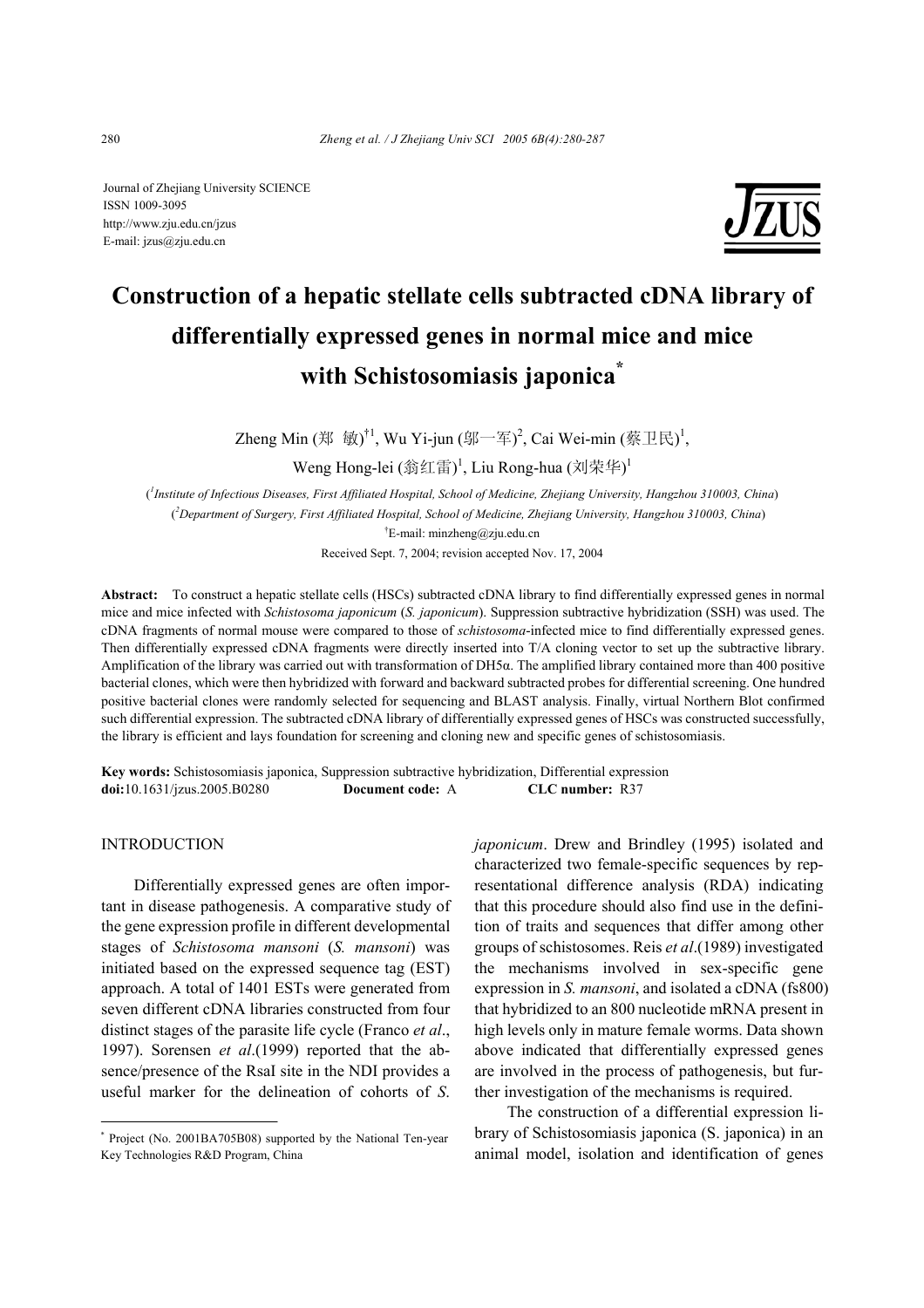related to this disease is of great importance for characterizing pathogenesis. Liver fibrosis is an important pathological change due to S. japonica. Hepatic stellate cells (HSCs), also known as Ito cells, fat-storing cells, or lipocytes, seem to be the primary target cells for mitogenic and fibrogenic stimuli (Pinzani, 1995). HSCs are perisinusoidally located, stellate-shaped cells that contain a remarkable number of intermediate filament subtypes (Niki *et al*., 1999; Levy *et al*., 1999). During liver fibrogenesis HSCs proliferate, transform from the quiescent state into myofibroblast-like cells ("activated" HSC), a process characterized by the induction of alpha-smooth muscle actin (α-SMA) and a switch in the expression profile and synthesis of large amounts of connective tissue components (Friedman, 1993).

Identification of molecular markers for various diseases has become an important aim for diagnostics and disease therapy. Many of the currently available technologies such as microarrays, differential display and subtractive hybridization can be used for identification of disease-specific markers. However, proving statistical significance of data can be very challenging. In addition, it is often difficult to collect the required amount of RNA from small clinical samples. As a result, there is an increasing need for methods that amplify limiting amounts of RNA while maintaining the original RNA representation. A new and highly effective method, termed suppression subtractive hybridization (SSH) (Diatchenko *et al*., 1996; Von Stein *et al*., 1997), had been developed for the generation of subtracted cDNA libraries. SSH is a genome-wide approach that enriches differentially expressed mRNA transcripts. We aimed to make novel observations of differential gene expression in hepatic fibrosis in mice with S. japonica using SSH combined with virtual Northern Blot.

## MATERIALS AND METHODS

#### **Animal and animal models**

Four weeks old male BABL/C mice (provided by Zhejiang University Animal Study Center) were challenged by cercariae of *S. japonicum* (25 cercariae per mouse). Simultaneously, mice from the same center were used as normal control in order to suppress background that could otherwise be induced by inter-individual genetic differences. The mice were maintained under 12 h light/dark cycles and allowed free access to food and water.

#### **Isolation of mouse HSCs**

Sixteen weeks after challenge, liver fibrosis was established as shown by histopathological examination. Primary HSCs were isolated from male BALB/C mice by the pronase-collagenase method followed by density centrifugation on a Nycodenz gradient as described previously (Cassiman *et al*., 2001). HSCs from mice with fibrosis will be referred to as "Tester" sample, and HSCs from control mice as "Driver" sample.

#### **SMART cDNA synthesis**

Total RNA was prepared using Trizol reagent (Gibco BRL, USA). RNA integrity was checked on 1% formaldehyde agarose gel. Poly(A)+RNA was then purified using PolyATract mRNA cDNA system kit (Promega, USA) as per manufacturer's instructions. mRNAs (0.5 µg) from each sample were reversely transcribed using MuLV SuperScript II reverse transcriptase (Gibco BRL, USA), SMART II oligonucleotides and CDS primers from SMART cDNA synthesis kit (Clontech, USA). The first strand cDNA mixtures were amplified by LD PCR. Before amplification, the number of PCR cycles was optimized (19 for Driver and 17 for Tester) to ensure that cDNA products remained in the exponential phase of amplification to reduce nonspecific amplification.

#### **SSH**

cDNAs produced were purified by passing through Chroma spin-400 columns (Clontech, USA). Each purified tester cDNA was digested with RsaI to give an average insert length approximately longer than that of 600 base pairs, then were phenol chloroform-extracted, ethanol-precipitated, and dissolved in  $6 \mu$ l ddH<sub>2</sub>O. The tester cDNAs were subdivided into two equal groups and then ligated to adaptors 1R and 2R in separate ligation reactions. Ligation efficiency was tested. Subtractive hybridization was performed by annealing an excess of driver cDNAs with each sample of adaptor-ligated tester cDNAs. The cDNAs were heat-denatured and incubated at 68 °C for 8 h. After the first hybridization, the two samples were mixed together and hybridized again with freshly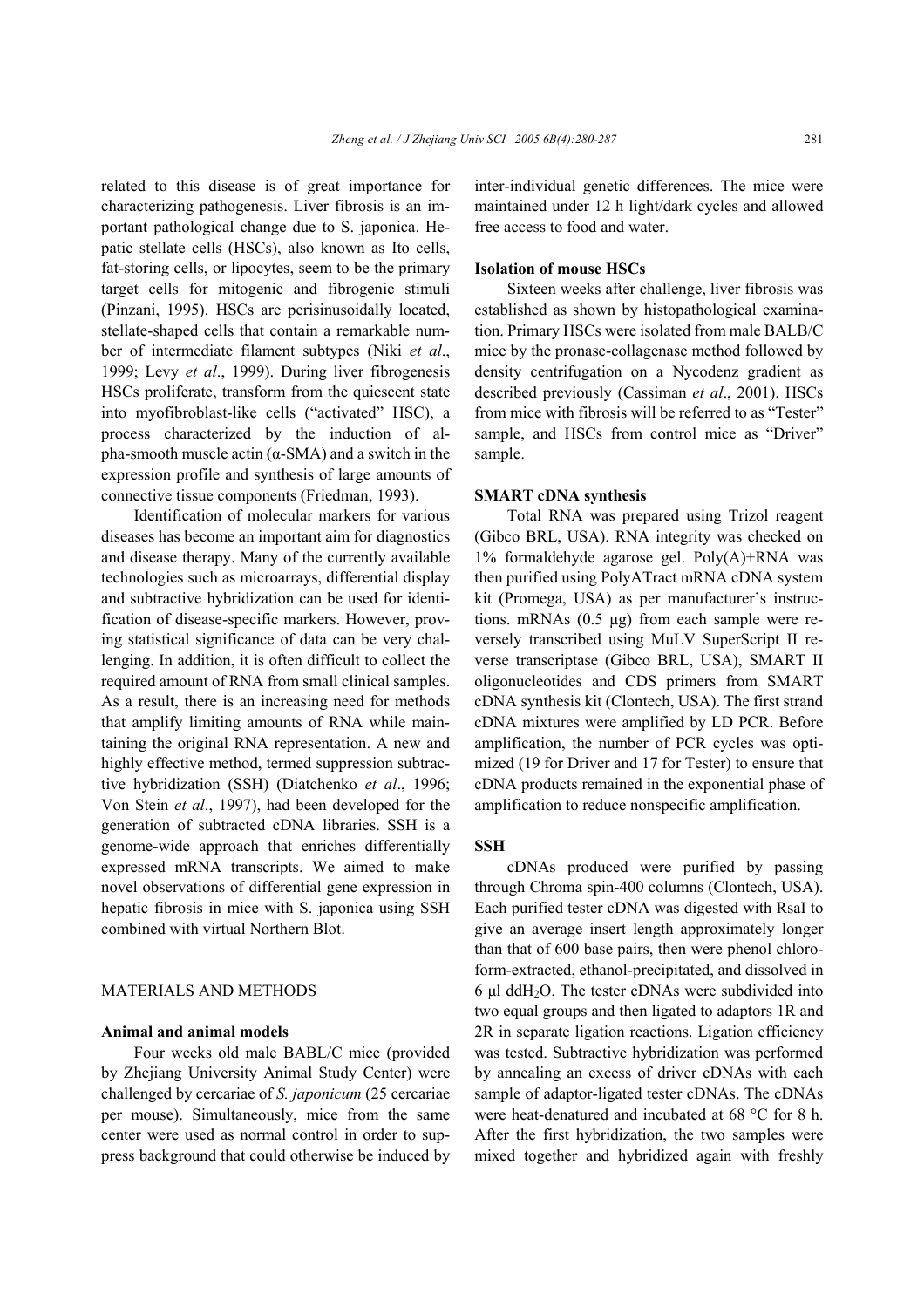heat-denatured driver cDNAs for 20 h at 68 °C. Two rounds of hybridization generated a normalized population of tester-specific cDNAs with different adaptors on each end.

After filling in the ends, two rounds of PCR amplification were performed to enrich desired cDNAs containing both adaptors by exponential amplification of these products. The optimized cycles for the first and second PCR were 26 and 12 respectively to increase representation and reduce redundancy of subtracted cDNA libraries. Secondary PCR products were used as templates for PCR amplification of human G3PDH at 18, 23, 28 and 33 cycles to enssure subtraction efficiency. PCR products were run on 1.8% agarose gels.

Both forward and backward SSH were performed. The difference between them was that the tester sample in forward SSH was used as driver sample in backward SSH.

## **Cloning and differential screening of subtracted cDNA libraries**

Products from the secondary PCR were T-A cloned into pGEM-T Easy Vector using pGEM-T Easy Vector System kit (Promega, USA). The ligation products were transformed into DH5α competent cells. The transformed cells were plated on 2-YT agar plates containing ampicillin, X-Gal and IPTG, which allowed for color selection of colonies. Transformation efficiency was calculated and white clones were selected for further characterization.

Randomly selected individual clones were grown for 8 h in 96-well culture plates and then used for clone PCR amplification. The primers used were nested Primers 1R (NP1R) and 2R (NP2R) of adaptors. After 27 cycles amplification, the PCR products were subjected to a differential screening process. Briefly, 3 µl of amplified products of each candidate gene was mixed with DNA dilution buffer (50 µg/ml herring sperm DNA, 10 mmol/L Tris·Cl, pH 8.0, 1 mmol/L EDTA), spotted onto duplicate Hybond N+ Membranes (Roch, Germany) and UV cross-linked for 1 min. The forward and backward subtracted cDNAs were used as probes. These cDNAs were DIG-labelled by PCR amplification using PCR DIG probe synthesis kit (Roch, Germany), digested with RsaI, EagI and SmalI to remove the adaptors and purified with column. After prehybridization, the duplicate membranes were hybridized with forward and backward subtracted cDNA libraries probes respectively at 42 °C for 16~20 h in hybridization solution with 50% deionized formamide, 0.1% (w/v)-Lauroylsarcosine, 2% blocking reagent, 0.02% (w/v) Sodium Dedecyl Sulfate (SDS), 2 µg/ml NP1R, NP2R and CDS primer sequences. The membranes were then washed for 2×5 min with 2×SSC, 0.1% SDS at room temperature and for 2×15 min in  $0.5 \times SSC$ ,  $0.1\%$  SDS at 68 °C. Then they were blocked by gentle agitation in blocking solution at 37 °C for 1 h, incubated in buffer I with Anti-DIG (1:4000) at 37 °C for 30 min, washed in buffer I for  $2\times15$  min and equilibrated in buffer III for 5 min. Finally, the membranes were incubated in a mixture of NBT and BCIP for about 15 min. The clones giving at least 5-fold higher hybridization signals with the forward probes were selected for further analysis.

## **Sequencing and BLAST homology search**

Candidate positive clones from the subtracted cDNA library were selected for sequencing. Cycle sequencing reactions were conducted with Thermo Sequenase cycle sequencing core kit (Amersham Life Science, USA). Each clone was sequenced in both directions. Each sequence of the isolated clones was used for homology searches in the public databases such as GenBank, SWISS-PROT, and PIR by Blastn program.

## **Virtual Northern blot**

High yields of full-length cDNAs were generated from 1 µg total RNA of normal and fibrosis HSCs using SMART PCR cDNA synthesis kit (Clontech, USA). cDNAs (0.2 µg) were electrophosed on a 1.0% agarose gel, transferred onto Hybond N+ Membrane (Roch, Germany) and hybridized with DIG-labelled clone probes. These probes were generated by PCR amplification of the relevant inserts, adaptor-cutting and column-purification. Hybridization and washing conditions were the same as described above in screening of cDNA libraries. DIG-labelled G3PDH probes were used as control.

#### RESULTS

#### **Subtracted cDNA library construction by SSH**

In this research, SSH was done to identify dif-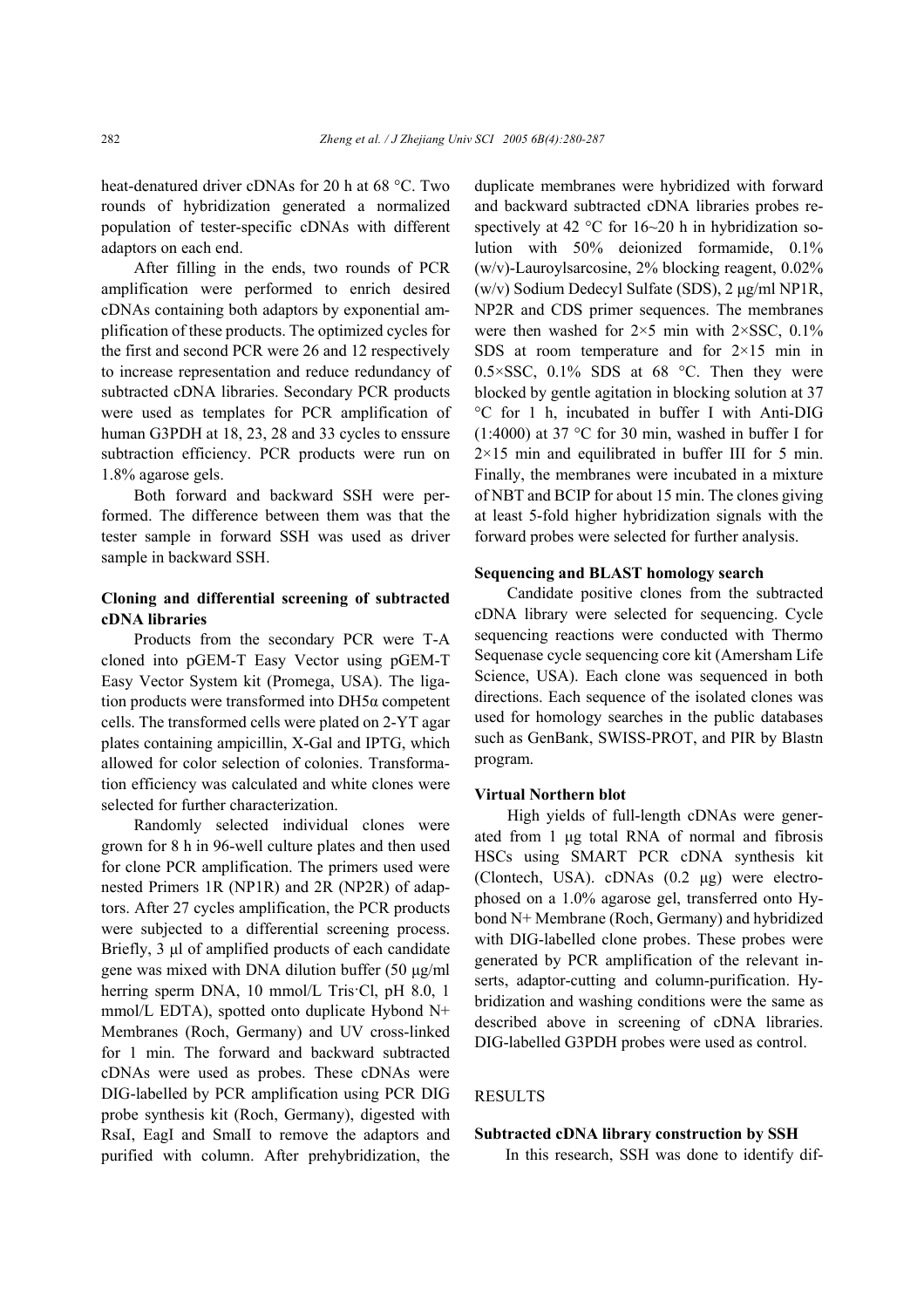ferentially expressed genes among cDNAs of HSC from normal and diseased mice. The subtracted cDNA library was constructed. Fig.1 shows the subtracted cDNA library after secondary PCR amplification which usually looked like smears with or without several discrete bands. However, the patterns among them were different.



**Fig.1 Analysis of differentially expressed cDNA with nest PCR**

Lane 1 indicated unsubtracted sample; Lane 2 indicated subtracted sample; Lane M: 100 bp Marker

Subtraction efficiency analysis showed the effectively reduced abundance of non-differentially expressed genes. In nonsubtracted cDNA libraries, housekeeping gene G3PDH PCR products were visible after 18 cycles of amplification and became saturated after 23−28 cycles. However, subtracted libraries required a higher number of amplification cycles for G3PDH to be detected, suggesting that the library subtractions were complete (Fig.2).



**Fig.2****PCR analysis of subtraction efficiency**  Lanes up indicated the subtracted sample was amplified by PCR with different cycles: 18, 25, 30, 35. Lanes down indicated the unsubtracted sample was amplified by PCR with different cycles: 18, 25, 30, 35. Lane M: 100 bp Marker

## **Differential screening of subtracted cDNA libraries**

About 3×102 clones were respectively identified in subtracted cDNA library with average insert size of 0.2−1 kb (Fig.3). One-hundred randomly selected clones were screened by hybridization with both forward and backward subtracted cDNA library probes. Clones corresponding to truly differentially expressed genes would mainly hybridize with the forward subtracted cDNA probe, but not, or only faintly, with the backward subtracted cDNA probe, as shown by signal comparison between two blots.



**Fig.3 Clone PCR amplification with an average insert size of 0.2**−**1 kb. M: 100 bp Marker**

## **Sequencing and homology search**

Automated sequencing proved that 76 ESTs were obtained by sequencing in the substructed cDNA library, and that most clones were isolated no more than two times. BLASTN homology search revealed that 70 clones contained substantial sequence homologies with known gene fragments and 6 possibly novel genes, showing no significant homologies with any known sequences in the GenBank. The results of homology search are shown in Table 1. Clone name, insert size, sequence identity and redundancy are shown.

#### **Virtual Northern Blot**

The cDNAs of selected clones were mainly expressed in tester tissue but not, or to a lesser extent, in driver tissue. Virtual Northern Blot showed such differential expression in most clones. These results were also confirmed by RNA Dot blot.

#### DISCUSSION

The novel technique called SSH is an ideal sub-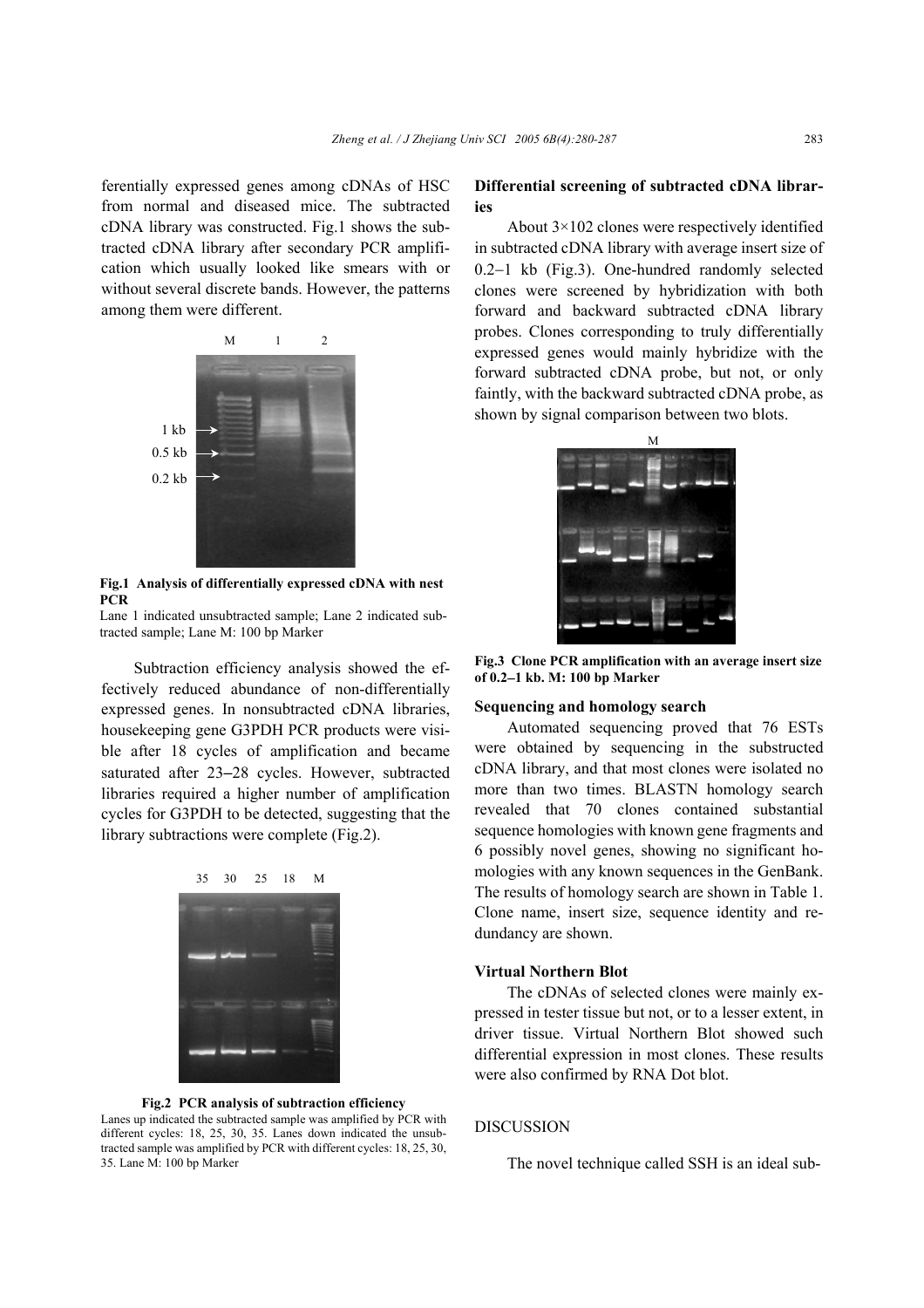| Clone     | Insert   | Homologous gene                                           | Score | $E$ -value  | Match | Change <sup>®</sup> |
|-----------|----------|-----------------------------------------------------------|-------|-------------|-------|---------------------|
| $9 - 5$   | 501 bp   | Cytochrome b, mitochondrial                               | 1191  | 0.0         | 99%   |                     |
| $2-12D$   | $441$ bp | Rps2 Ribosomal protein S2                                 | 809   | 0.0         | 98%   |                     |
| 49        | 449 bp   | Anxa1 annexin A1                                          | 2288  | $1.0e - 95$ | 99%   |                     |
| $7 - 1$   | $565$ bp | Immunoglobulin kappa chain variable 28                    | 938   | 0.0         | 96%   |                     |
| 10D       | $487$ bp | Cathepsin K                                               | 908   | 0.0         | 96%   |                     |
| $2-4A$    | $502$ bp | Chitinase 3-like 1, (Chi311)                              | 916   | 0.0         | 98%   |                     |
| 4C        | 530bp    | 1810057I13Rik RIKEN cDNA gene                             | 940   | 0.0         | 98%   |                     |
| 7A        | $405$ bp | Myadm Myeloid-associated differentiation marker           | 664   | 0.0         | 93%   |                     |
| <b>9A</b> | 794 bp   | Cathelin related antimicrobial peptide precursor          | 688   | 0.0         | 93%   |                     |
| 9D        | 718bp    | 5' similar to gb: J00544 Mouse Ig active J chain, partial | 874   | 0.0         | 96%   |                     |
|           |          | mRNA                                                      |       |             |       |                     |
| 12H       | 316bp    | Mus musculus Rho, GDP dissociation inhibitor (GDI) beta   | 615   | $e-173$     | 99%   |                     |
|           |          | (Arhgdib)                                                 |       |             |       |                     |

**Table 1 Characteristion of some randomly selected differentially expressed clones** 

\* Change means gene expression level compared to normal control. ↑means up-regulate;↓means down-regulate

tractive system that combines high subtraction efficiency with normalized representation of differentially expressed genes, and is based on suppression PCR that permits exponential amplification of genes differing in abundance, at the same time that amplification of sequences of identically abundant genes in two populations is suppressed. Therefore, differentially expressed genes of low abundance can be cloned, while differentially expressed genes of high abundance are not excessively isolated (Von Stein *et al*., 1997; Kuang *et al*., 1998). SSH is based primarily on a recently described technique called suppression PCR and combines normalization and subtraction in a single procedure (Diatchenko *et al*., 1996). The normalization step equalizes the abundance of cDNAs within the target population and the subtraction step excludes the common sequences between the target and driver populations. It was reported that SSH achieved more than 1000-fold enrichment of low-abundance genes but only required 2 µg mRNA instead of the 10−20 µg required in other methods. This method has been successfully used to isolate significant genes in many researches. These results suggest that the SSH technique is applicable to many molecular genetic and positional cloning studies for the identification of disease, developmental, tissue-specific, or other differentially expressed genes (Lee *et al*., 1996; Pitzer *et al*., 1999; Zhang *et al*., 2000). Combining elements of SSH with high throughput differential screening permits the efficient and rapid cloning of rarely transcribed differentially expressed genes (Von Stein *et al*., 1997). Here we report the efficiency of SSH technique in identifying differentially expressed genes in Schistosomiasis japonica-infected mice with liver fibrosis.

Seventy-six aligning ESTs were obtained by sequencing clones in the substructed cDNA library of schistosomiasis-infected mice. BLAST programme results showed 70 ESTs correlated with cell differentiation and protein binding to growth factors, suggesting that they are related to HSC activation and proliferation. Six ESTs were not found to be homologous to sequences in public databases, needing further investigation to determine their function. Although each clone may be involved in schistosomiasis liver fibrogenesis, selection of suitable clones to study first by bioinformatics is important. According to Choi's standard (Choi *et al*., 1995), ESTs may be classified into four groups: (1) previously known genes: BLASTN with >95% identity and >70 bp overlap length; (2) novel gene transcripts with significant homologies to known genes of the same organisms, with 60%−95% identity and >70 bp overlap length; (3) novel gene transcripts with significant homologies to known genes of other organisms, with  $>60\%$  identity and  $>70$  bp overlap length; (4) unknown genes: genes that have no statistically significant match to any known genes. Genes in groups (2) and (3) are often the first groups to be further studied.

1. Chitinase 3-like: In humans, the gene YKL-40, also known as human cartilage glycoprotein 39 (HC-gp39), is a member of a family 18 glycosylhydrolases. Its production by chondrocytes, synovial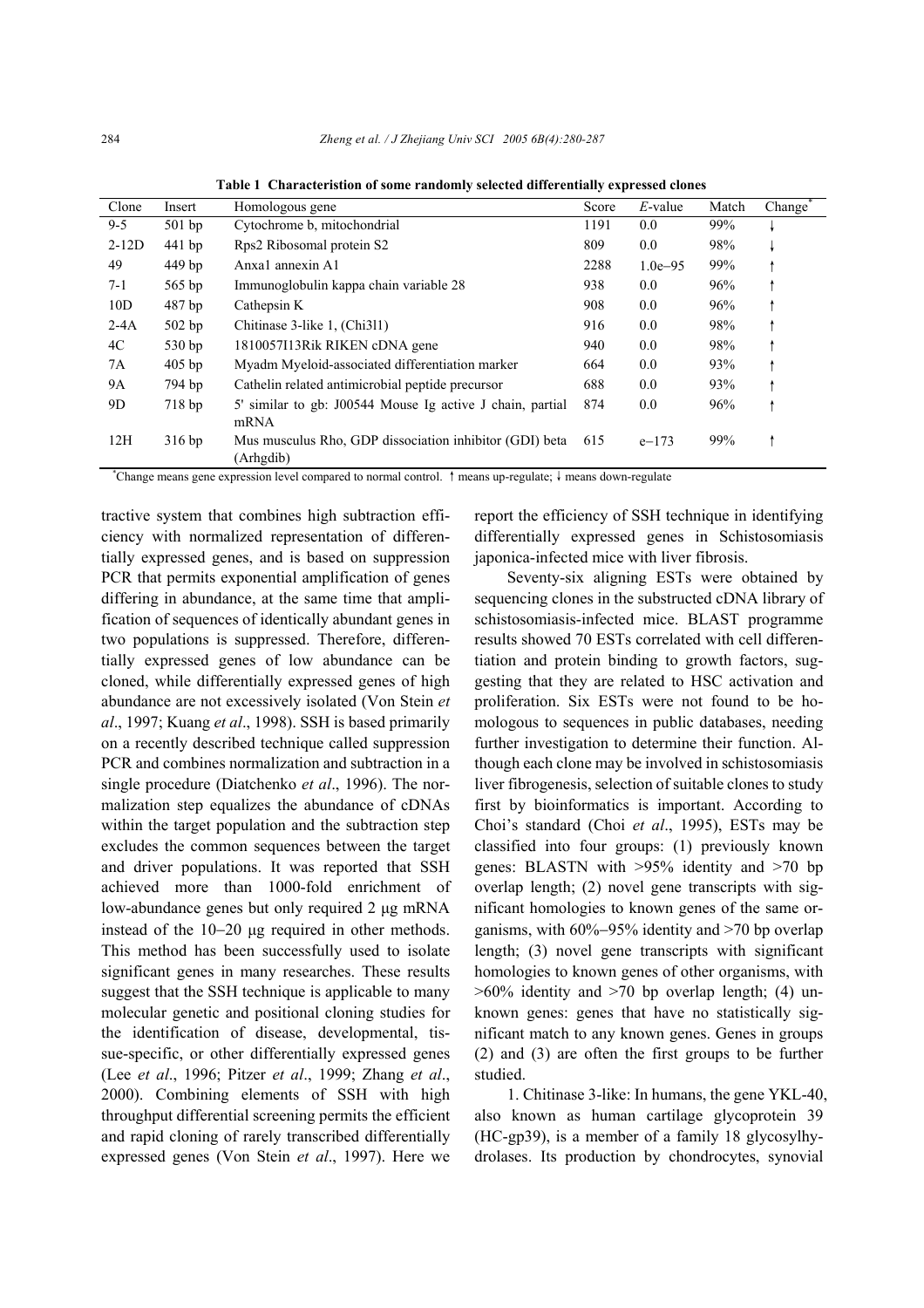cells, activated macrophages, neutrophils, and osteosarcoma cells (MG-63) has been reported (Hakala *et al*., 1993; Nyirkos and Golds 1990; Renkema *et al*., 1998; Volck *et al*., 1998; Johansen *et al*, 1992). Although the exact physiological function of YKL-40 is unknown at present, the pattern of its expression in normal and disease states suggests a role in inflammation, degradation and/or remodeling of the extracellular matrix (Cintin *et al*., 2001). Several papers reported that YKL-40 is increased in patient with alcoholic cirrhosis and patients with hepatitis C (Johansen *et al*., 2000; Nojgaard *et al*., 2003a; 2003b). Dose-dependent growth stimulation was observed when each of the fibroblastic cell lines was exposed to HC-gp39 in a concentration range from 0.1 to 2 nmol/L. HC-gp39 is involved in both the mitogen-activated protein kinase and the protein kinase B (AKT) signalling pathways mediating the mitosis. Thus HC-gp39 initiates a signalling cascade in connective-tissue cells which leads to increased cell proliferation, suggesting that this protein could play a major role in the pathological conditions leading to tissue fibrosis (Recklies *et al*., 2002). HSC is the target cell in liver fibrogenesis, platelet-derived growth factor (PDGF) is one of the most potent mitogens for cultured HSC isolated from rat, mouse, or human liver. PDGF-related mitogenesis and cell migration occur by pathways that are at least in part independent of ERK activation (Pinzani, 2002). So this gene may also be involved in HSC activation. Which cells express this gene in the liver is also unknown; the fact that we detected it in HSC substructed cDNA library may give a clue to its source in the liver.

2. Ribosomal protein S2 (RPS2): The ribosomal protein S2 (RPS2) is encoded by a gene from the highly conserved mammalian repetitive gene family LLRep3. It participates in aminoacyl-transfer RNA binding to the ribosome, potentially affecting the fidelity of mRNA translation. Kowalczyk *et al*.(2002) found that the levels of RPS2 protein and its corresponding mRNA were higher in mouse hepatocellular carcinoma, in mouse livers after one-third partial hepatectomy, and in serum-starved cultured hepatocytes following serum treatment. Their study shows that the increased expression of RPS2 correlates with increased cell proliferation. However, whether the altered expression of this protein reflects its involvement in cellular proliferation or represents associated phenomena is still a key question that needs to be explored. The decreased expression of RPS2 may provide negative regulation of HSC proliferation.

3. GDP dissociation inhibitor (GDI): GDI belongs to the Rho-GDIs family or GDP dissociation inhibitor for the Ras-related Rho family. GDI includes RhoGDI-1, D4-GDI/RhoGDI-2, and RhoGDI-3. D4-GDI is a GDP dissociation inhibitor for the Ras-related Rho family. It inhibits GDP dissociation from Rho protein, which is needed in active Ras-related Rho family GTPase. The Rho small G protein family members regulate various actin cytoskeleton-dependent cell functions. And the signaling pathways of the Rho family members regulated by Rho. GDIalpha play important roles in maintaining cell structure and physiological function (Aikawa *et al*., 2000). For example, D4-GDI is a substrate for the caspase-3, D4-GDI may be regulated during apoptosis through the caspase-3 mediated cleavage of GDI protein. D4-GDI cleavage promotes cytoskeletal changes during apoptosis (Kwon *et al*., 2002). Cytoskeletal reorganization plays an important role in the regulation of different cell functions, such as proliferation and migration. Since platelet-derived growth factor (PDGF) stimulates both proliferation and chemotaxis of HSC. PDGF-induced cytoskeletal reorganization in HSC is dependent on PKC and Rho, thus suggesting that these two pathways may play an important role in the response of liver to injury (Di Sario *et al*., 2002). So Rho signaling pathways are involved in the activation of HSC in vitro. Tada *et al*.(2001) reported that inhibitors of the Rho-ROCK pathway might be useful therapeutically in hepatic fibrosis.

4. Cathepsin K: Cathepsin K is a member of the papain superfamily of cysteine proteases and has been proposed to play a pivotal role in osteoclast-mediated bone resorption. Dodds *et al*.(2001) developed a sensitive cytochemical assay to localize and quantify osteoclast cathepsin K activity in sections of osteoclastoma and human bone. In tissue sections, osteoclasts that are distant from bone express high levels of cathepsin K messenger RNA (mRNA) and protein. However, the majority of the cathepsin K in these cells is in an inactive zymogen form, as assessed using both cytochemical assay and specific immu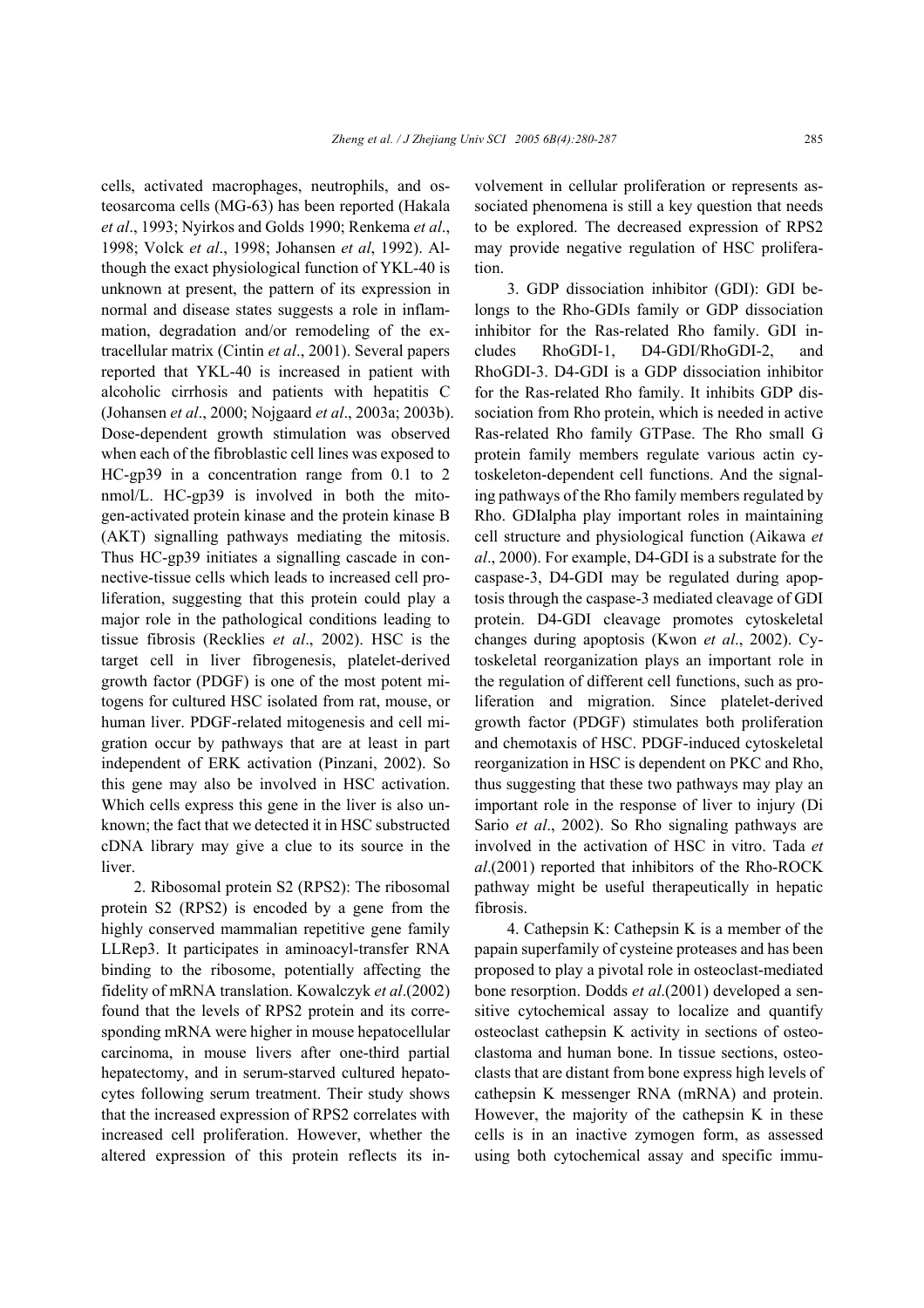nostaining. In contrast, osteoclasts that are closer to bone contain high levels of immunoreactive mature cathepsin K that codistributes with enzyme activity in a polarized fashion toward the bone surface. Polarization of active enzyme was clearly evident in osteoclasts in the vicinity of bone. The osteoclasts apposed to the bone surface were almost exclusively expressing the mature form of cathepsin K. These cells showed intense enzyme activity, which was polarized at the ruffled border. These results suggest that the in vivo activation of cathepsin K occurs intracellularly, before secretion into the resorption lacunae and the onset of bone resorption.

Diaz *et al*.(2000) provided evidence for the association of cathepsin K with the granulomatous reaction. In the granulomatous response to the hydatid cyst, cathepsin K is expressed by epithelioid and giant multinucleated cells. It is proposed that, by analogy with bone resorption, cathepsin K is secreted by the host in an attempt to digest the persistent foreign body. Both processes, bone resorption and granulomatous reactions, therefore tackle persistent extracellular material (the bone matrix or the foreign body), and utilize specialized cells of the monocytic lineage (osteoclasts or epithelioid/giant cells) secreting cathepsin K as an effector. As we found it in the subtracted library of HSC, it suggested that cathepsin K is probably secreted by the cell in an attempt to digest the persistent foreign body and ECM during fibrogenesis.

We also detected MYADM (Myeloid-associated differentiation marker), a new marker gene for hematopoietic differentiation (Pettersson *et al*., 2000), whether it is involved in HSC differentiation is worth investigating.

Other researchers have reported on differentially expressed genes related to cirrhosis caused by HCV (Shackel *et al*., 2003), but this is the investigation by SSH of differentially expressed genes in liver fibrosis caused by *S. japonicum* SSH. This study provided a new method to identify genes related to schistosomiasis hepatic fibrosis. The constructed library also provides the basis for new diagnostics and therapy for this disease.

#### ACKNOWLEDGEMENTS

We wish to express our special thank to Pro-

fessor Barbara Jane CHANG, department of Microbiology, University of Western Australian for her help during the preparation of this manuscript.

#### **References**

- Aikawa, R., Komuro, I., Nagai, R., Yazaki, Y., 2000. Rho plays an important role in angiotensin II-induced hypertrophic responses in cardiac myocytes. *Mol Cell Biochem*, **212**:177-182.
- Cassiman, D., Denef, C., Desmet, V., Roskams, T., 2001. Human and rat hepatic stellate cells express neurotrophins and neurotrophin receptors. *Hepatology*, **33**:148-158.
- Choi, S.S., Yun, J.W., Choi, E.K., Cho, Y.G., Sung, Y.C., Shin, H.S., 1995. Construction of a gene expression profile of a human fetal liver by single-pass cDNA sequencing. *Mamm-Genome*, **6**:653-657.
- Cintin, C., Johansen, J.S., Skov, F., Price, P.A., Nielsen, H.J., 2001. Accumulation of the neutrophil-derived protein YKL-40 during storage of various blood components. *Inflammation Research*, **50**:107-111.
- Diatchenko, L., Lau, Y.C., Campbell, A.P., Chenchik, A., Moqadam, F., Huang, B., Lukyanov, S., Lukyanov, K., Gurskaya, N., Sverdlov, E.D., Siebert, P.D., 1996. Suppression subtractive hybridization: A method for generating differentially regulated or tissue-specific cDNA probes and libraries. *Proc Natl Acid Sci USA*, **93**:6025-6030.
- Diaz, A., Willis, A.C., Sim, R.B., 2000. Expression of the proteinase specialized in bone resorption, cathepsin K, in granulomatous inflammation. *Mol Med*, **6**(8):648-659.
- Di Sario, A., Bendia, E., Svegliati-Baroni, G., Marzioni, M., Ridolfi, F., Trozzi, L., Ugili, L., Saccomanno, S., Jezequel, A.M., Benedetti, A., 2002. Rearrangement of the cytoskeletal network induced by platelet-derived growth factor in rat hepatic stellate cells: role of different intracellular signalling pathways. *J Hepatol*, **36**:179-190.
- Dodds, R.A., James, I.E., Rieman, D., Ahern, R., Hwang, S.M., Connor, J.R., Thompson, S.D., Veber, D.F., Drake, F.H., Holmes, S., Lark, M.W., Gowen, M., 2001. Human osteoclast cathepsin K is processed intracellularly prior to attachment and bone resorption. *J Bone Miner Res*, **16**:478-486.
- Drew, A.C., Brindley, P.J., 1995. Female-specific sequences isolated from Schistosoma mansoni by representational difference analysis. *Mol Biochem Parasitol*, **71**:173-181.
- Franco, G.R., Rabelo, E.M., Azevedo, V., 1997. Evaluation of cDNA libraries from different developmental stages of Schistosoma mansoni for production of expressed sequence tags (ESTs). *DNA-Res*, **4**:231-240.
- Friedman, S.L., 1993. Seminars in medicine of the Beth Israel Hospital, Boston. The cellular basis of hepatic fibrosis. Mechanisms and treatment strategies. *N Engl J Med*, **328**:1828-1835.
- Hakala, B.E., White, C., Recklies, A.D. 1993. Human cartilage gp39, a major secretory product of articular chondrocytes